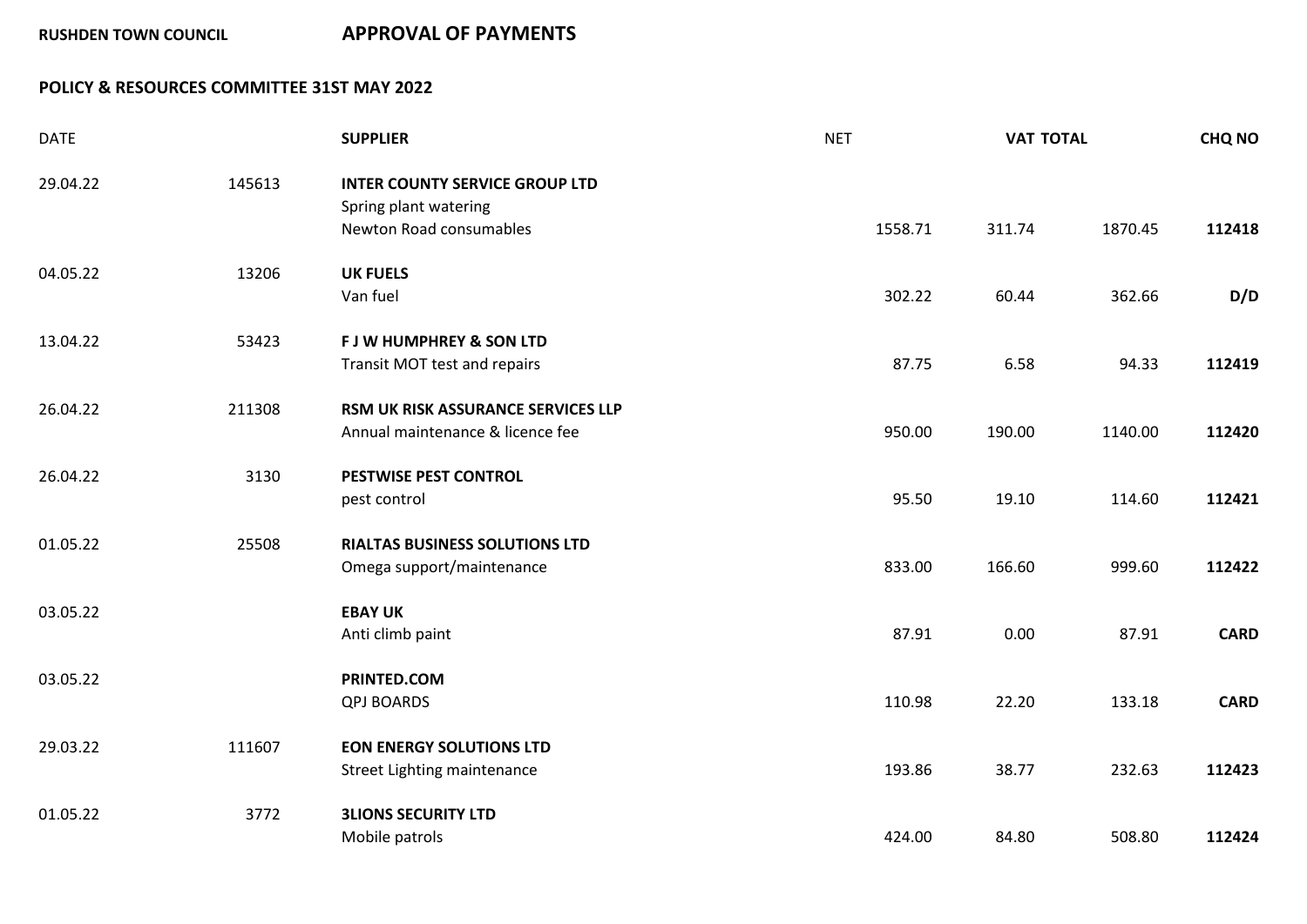| 30.04.22 | 116687 | <b>COLEMANS</b><br>Office stationery/stamps                        | 199.54 | 34.73 | 234.27 | 112425      |
|----------|--------|--------------------------------------------------------------------|--------|-------|--------|-------------|
| 27.04.22 | 13868  | <b>CSR DIGITAL LTD</b><br>Monthly IT support                       | 297.00 | 59.40 | 356.40 | 112426      |
| 27.04.22 |        | SAINT PETER APOSTLE CHURCH<br>Hall hire                            | 48.00  | 0.00  | 48.00  | 112427      |
| 30.04.22 | 16013  | <b>MICROSHADE BUSINESS CONSULTANTS LTD</b><br>Year end close/audit | 295.00 | 59.00 | 354.00 | 112428      |
| 30.04.22 | 31309  | ADVANCED IMAGING SYSTEMS LTD<br>Copier charges                     | 20.00  | 4.00  | 24.00  | 112429      |
| 23.04.22 | AGW195 | <b>TRAVIS PERKINS</b><br>Plywood/cement/lime/sadolin               | 476.66 | 95.34 | 572.00 | 112430      |
| 06.05.22 |        | <b>CASH</b><br>Petty cash                                          | 500.00 |       | 500.00 | card        |
| 06.05.22 |        | <b>MAILCHIMP</b><br><b>Bulk emails</b>                             | 14.08  | 0.00  | 14.08  | card        |
| 06.05.22 |        | <b>EBAY UK</b><br>Wall movement monitor                            | 41.67  | 8.33  | 50.00  | <b>CARD</b> |
| 06.05.22 |        | <b>SP FANCY DRESS</b><br>Costumes x 2                              | 103.97 | 0.00  | 103.97 | <b>CARD</b> |
| 13.05.22 |        | <b>QUADIENT</b><br>Franking machine top up                         | 100.00 | 0.00  | 100.00 | D/D         |
| 16.05.22 |        | <b>MAINSTREAM DIGITAL</b><br>Call charges - landline               | 13.89  | 2.78  | 16.67  | D/D         |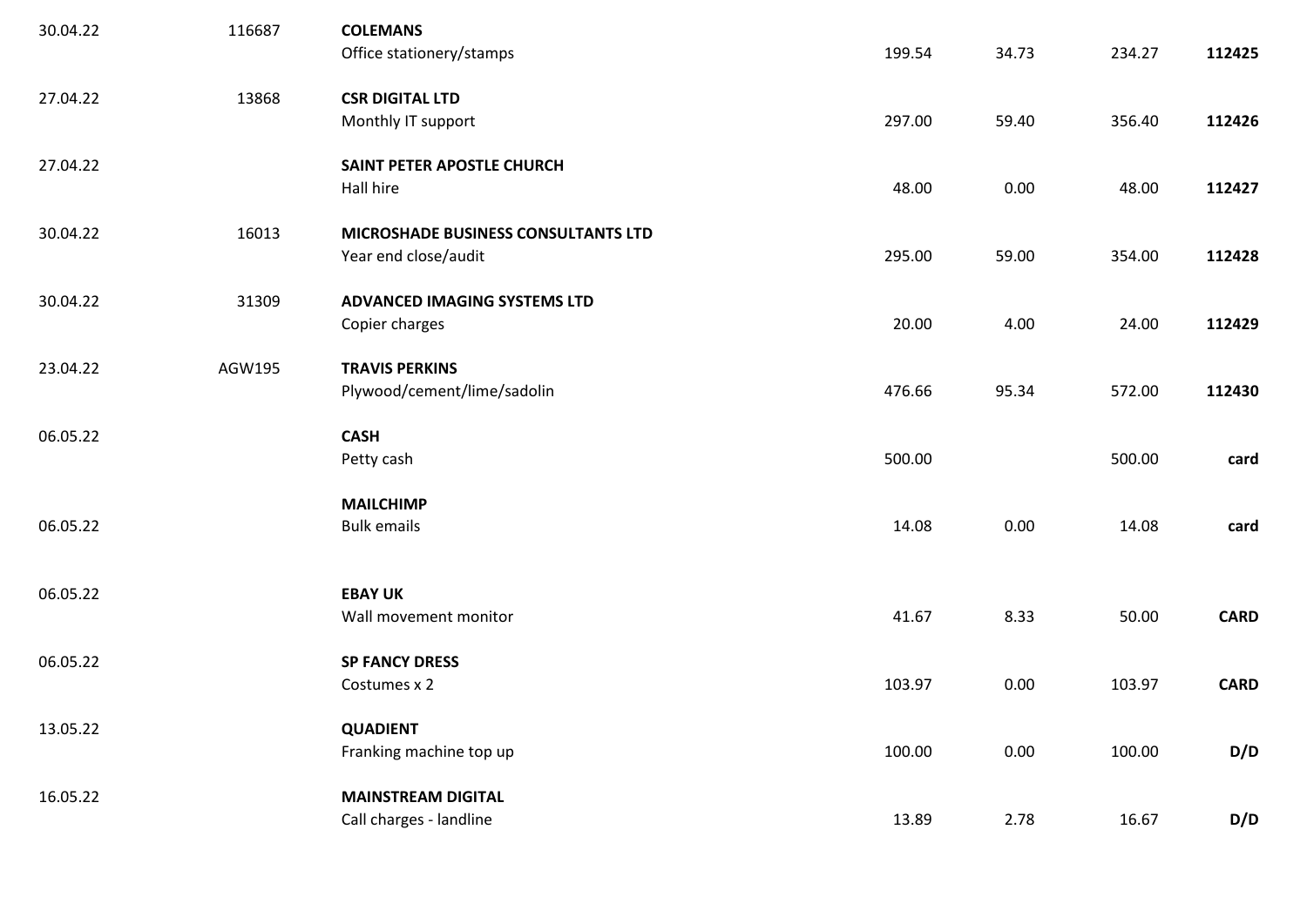| 16.05.22 |                | <b>NORTH NORTHAMPTONSHIRE COUNCIL</b> |         |        |         |             |
|----------|----------------|---------------------------------------|---------|--------|---------|-------------|
|          |                | Rushden Hall business rates           | 1709.75 | 0.00   | 1709.75 |             |
|          |                | Newton Road Cemetery business rates   | 337.30  | 0.00   | 337.30  |             |
|          |                | Jubilee Park business rates           | 181.30  | 0.00   | 181.30  | D/D         |
| 21.05.22 |                | <b>ZOOM</b>                           |         |        |         |             |
|          |                | Subscription                          | 11.99   | 2.40   | 14.39   | <b>CARD</b> |
|          |                | <b>SAGE UK</b>                        |         |        |         |             |
|          |                | Subscriptions                         | 186.00  | 37.20  | 223.20  | D/D         |
| 19.05.22 | 959829068      | <b>BRITISH GAS</b>                    |         |        |         |             |
|          |                | Hall gas charges March/April          | 620.50  | 124.10 | 744.60  | D/D         |
| 18.05.22 |                | <b>EON</b>                            |         |        |         |             |
|          |                | Rushden Hall                          | 410.68  | 82.14  | 492.82  |             |
|          |                | Hall garages                          | 287.79  | 57.56  | 345.35  |             |
|          |                | <b>Meeting Rooms</b>                  | 11.79   | 0.59   | 12.38   |             |
|          |                | Jubilee Park                          | 60.88   | 3.04   | 63.92   | D/D         |
|          |                | Newton Road toilets                   | 78.28   | 3.91   | 82.19   |             |
|          |                | Cemetery chapel                       | 42.76   | 2.14   | 44.90   |             |
| 18.05.22 | PL000983       | <b>AITCHISON RAFFETY</b>              |         |        |         |             |
|          |                | Professional fees                     | 360.00  | 72.00  | 432.00  | <b>BACS</b> |
| 29.04.22 | $\overline{4}$ | <b>BRITISH HERITAGE ( R A JONES</b>   |         |        |         |             |
|          |                | Sensory Garden groundworks and paths  | 400.00  | 0.00   | 400.00  | <b>BACS</b> |
| 17.02.22 | 7227           | THE CHURCHFIELD STONE COMPANY LTD     |         |        |         |             |
|          |                | Walling stone                         | 841.00  | 168.20 | 1009.20 | <b>BACS</b> |
| 30.04.22 | 9215           | <b>J W CLARKE LTD</b>                 |         |        |         |             |
|          |                | Digger hire                           | 236.00  | 42.40  | 278.40  | <b>BACS</b> |
| 29.04.22 | 126440         | THE COOLER COMPANY (MIDLANDS) LTD     |         |        |         |             |
|          |                | Hall drinking water                   | 62.05   | 12.41  | 74.46   | <b>BACS</b> |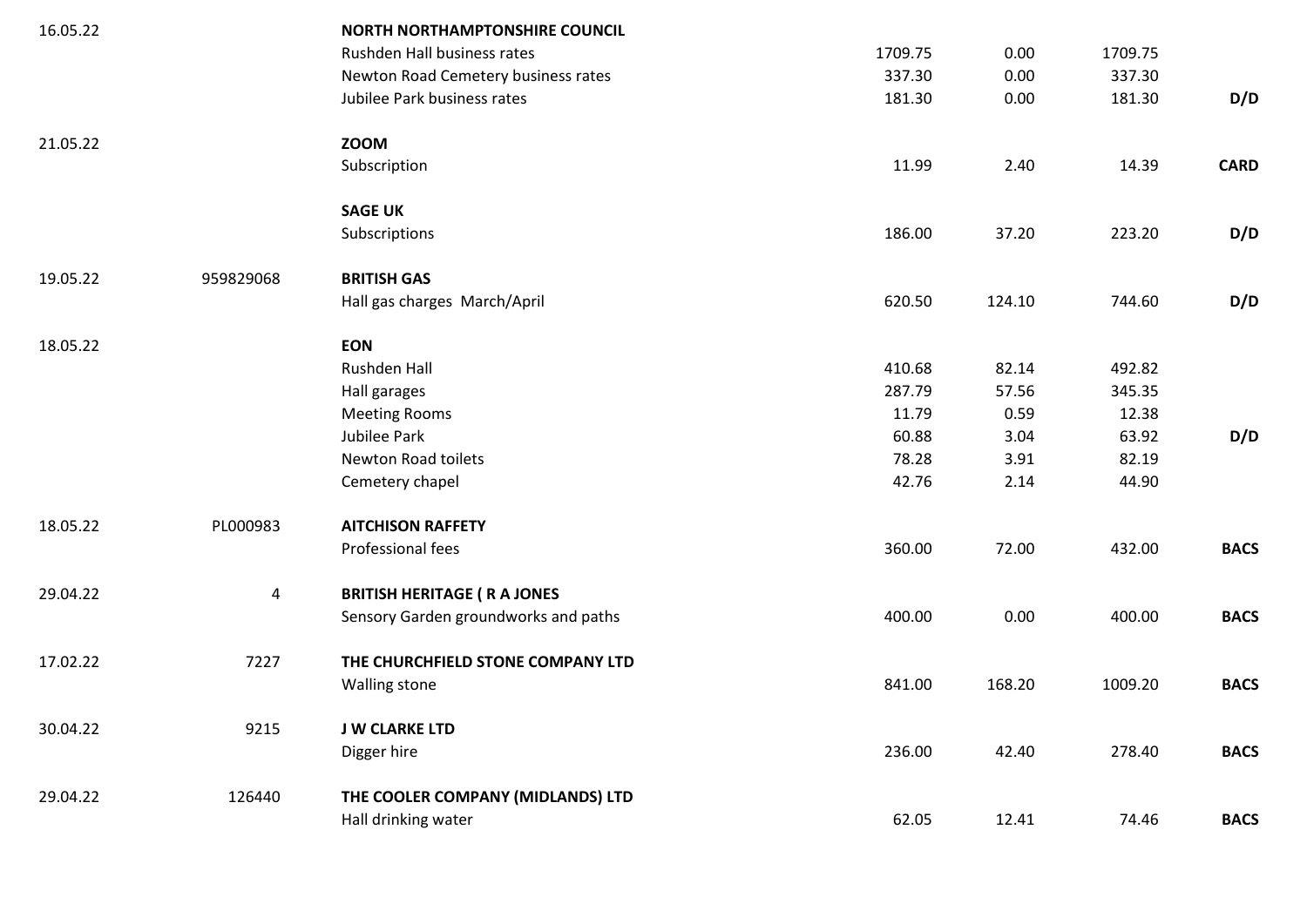| 17.03.22 | 156    | <b>HIGH STREET SAFARI</b>                                                                                     |          |         |          |             |
|----------|--------|---------------------------------------------------------------------------------------------------------------|----------|---------|----------|-------------|
| 29.04.22 | 14566  | Beacon Trail - replaces previous cheque<br><b>INTER COUNTY SERVICE GROUP LTD</b><br>Hall cleaning/consumables | 499.00   | 0.00    | 499.00   | <b>BACS</b> |
|          |        | Duck Street cleaning/consumables<br>Newton Rd cleaning/consumables                                            | 2944.36  | 588.93  | 3533.29  | <b>BACS</b> |
| 20.04.22 | 343029 | <b>KINGTOOLS</b><br>Nuts/washers/clips/drill bits/gloves                                                      | 50.94    | 10.19   | 61.13    | <b>BACS</b> |
| 01.05.22 | 16072  | <b>MICROSHDADE</b><br>Monthly IT/hosting                                                                      | 355.68   | 71.14   | 426.82   | <b>BACS</b> |
| 18.05.22 |        | <b>NENE VALLEY DISTRICT SCOUTS</b><br>Replaces out of date cheque                                             | 100.00   | 0.00    | 100.00   | <b>BACS</b> |
| 11.05.22 | 3224   | <b>PESTWISE</b><br>Pest control                                                                               | 189.00   | 37.80   | 226.80   | <b>BACS</b> |
| 19.04.22 | 469    | <b>PSS LTD</b><br>PSS live annual software licence                                                            | 3323.00  | 664.60  | 3987.60  | <b>BACS</b> |
| 30.04.22 | 7230   | <b>RAMMSANDERSON</b><br>Bio-Diversity Study at Manor Park                                                     | 2090.00  | 418.00  | 2508.00  | <b>BACS</b> |
| 10.05.22 | 6134   | <b>STAGE SUPPORT SERVICES</b><br>Erection of stage                                                            | 1575.00  | 315.00  | 1890.00  | <b>BACS</b> |
| 30.04.22 | 2196   | TROY HAYES PLANNING LTD                                                                                       |          |         |          |             |
|          |        | Neighbourhood Plan update and Design Code preparation                                                         | 24940.09 | 4988.02 | 29928.11 | <b>BACS</b> |
| 18.05.22 |        | <b>PAUL WILCOX</b><br>Reimbursement for Jubiee decorations                                                    | 23.97    | 4.79    | 28.76    | <b>BACS</b> |
| 18.05.22 |        | <b>DONNA SULLIVAN</b><br>Indemnity refund                                                                     | 250.00   | 0.00    | 250.00   | <b>BACS</b> |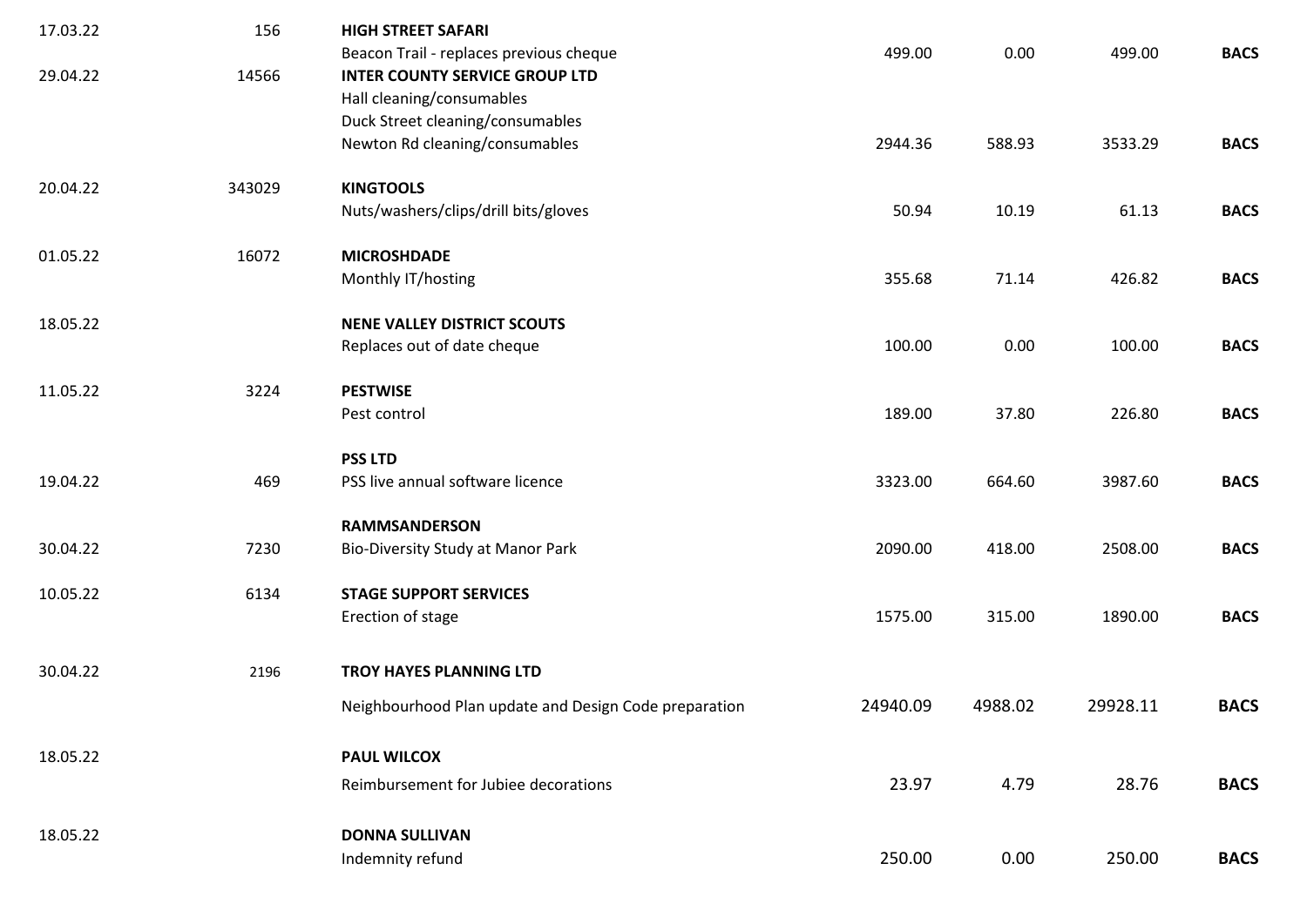| 16.05.22  |        | <b>SEAN O'HAGAN</b><br>Reimburse Crown Paints/watertight valves/milk    | 151.16  | 28.74  | 179.90  | <b>BACS</b>    |
|-----------|--------|-------------------------------------------------------------------------|---------|--------|---------|----------------|
| 29.04.22  | 804    | <b>BEDS BULLETIN LTD/Rushden Reporter</b><br>Silver Jubilee programmes  | 3143.00 | 0.00   | 3143.00 | <b>BACS</b>    |
| 18.05.22  |        | <b>VIVIENNE PRODGER</b><br>Mileage claim                                | 97.36   | 0.00   | 97.36   | <b>BACS</b>    |
| 18.05.22  |        | <b>U3A PHOTOGRAPHY GROUP</b><br>Jubilee week expenses                   | 114.36  | 0.00   | 114.36  | $\overline{2}$ |
| 27.05.22  | 7417   | THE CHURCHFIELD STONE COMPANY LTD<br>Walling stone                      | 3241.00 | 648.20 | 3889.20 | <b>BACS</b>    |
| 04.05.22  | 53435  | FJH HUMPHREY & SON LTD<br>Van starter motor                             | 180.17  | 36.03  | 216.20  | <b>BACS</b>    |
| 27.05.22  |        | <b>LW SAFETY</b><br>Fire safety service                                 | 736.23  | 147.24 | 883.47  | <b>BACS</b>    |
| 13.05.22  | 30604  | J H MAY ELECTRICAL LTD<br>Emergency light repair                        | 90.85   | 18.17  | 109.02  | <b>BACS</b>    |
| 17.05.22  | 103514 | <b>MIROAD RUBBER LTD</b><br>Rubber crumb for playground surface repairs | 695.00  | 139.00 | 834.00  | <b>BACS</b>    |
| 12.05.22  | 188015 | <b>DAVID OGILVIE ENGINEERING LTD</b><br>Platinum Jubilee seating        | 4392.00 | 878.40 | 5270.40 | <b>BACS</b>    |
| 30.03.022 | 239737 | <b>SMITH SKIP HIRE</b><br>Cemetery skip hire                            | 150.00  | 30.00  | 180.00  | <b>BACS</b>    |